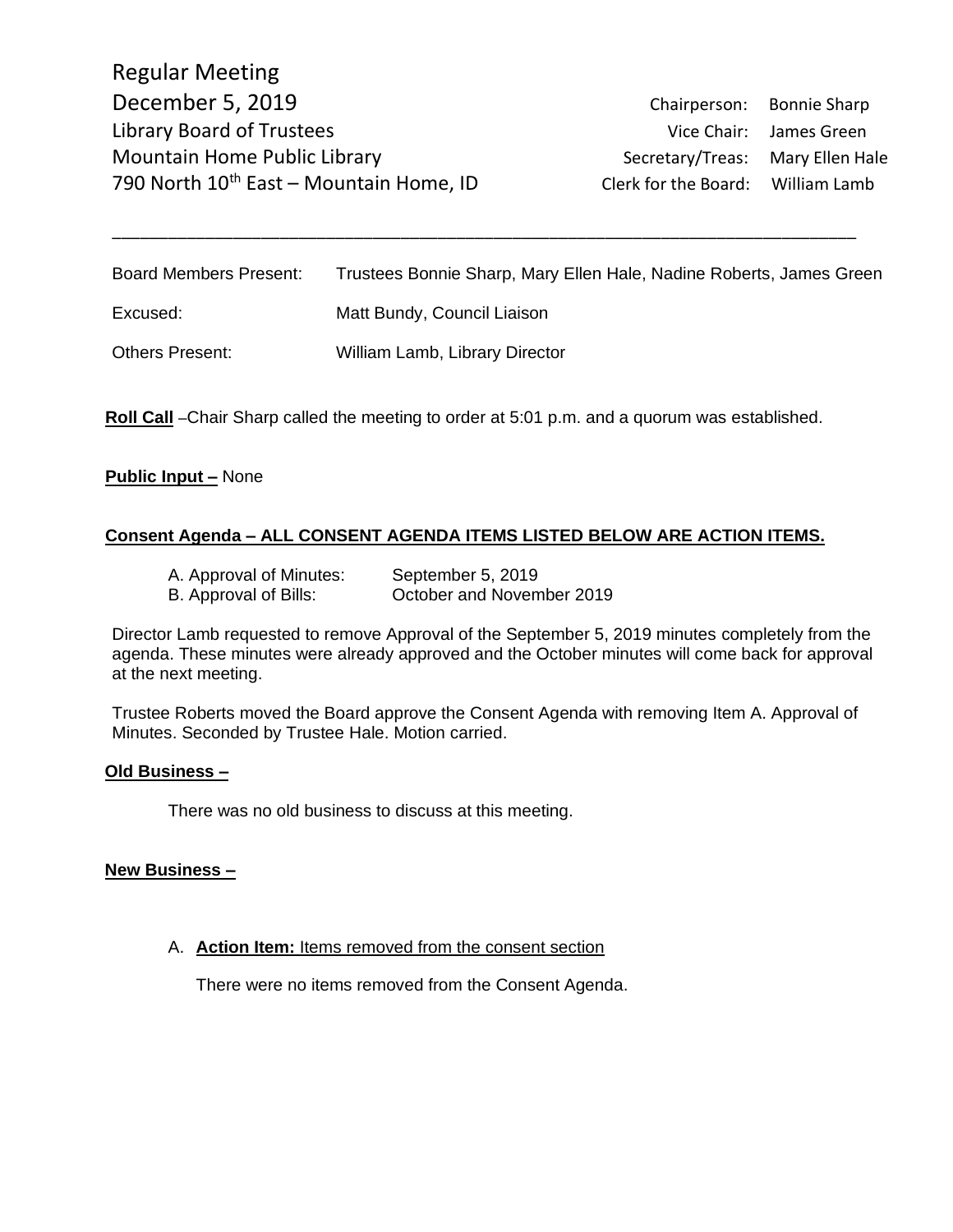## B. **Action Item:** Approve Library Director Conference Attendance – Nashville, TN – February 2020

Director Lamb advised that Board that the annual Public Library Association conference would be held in Nashville, TN from February 25-29, 2020. Lamb was requesting the Board's approval to attend the conference and take a few days of vacation prior to the conference. Lamb also noted that all travel would be paid personally by Lamb and the Library would only be covering the cost of the conference registration.

Trustee Green moved the Board approve Director Lamb's travel request to attend the Annual Public Library Association conference in Nashville, TN. Seconded by Roberts. Motion carried.

### C. **Action Item:** Discussion/Decision on Customer Service Policy

Trustees and Director Lamb discussed the need to revise the existing customer service policy. The existing policy was originally created in 1999 and revised in 2002. Lamb advised with the Board's approval, Library Staff would draft a new policy for the Board's review and input.

Trustee Hale moved the Board authorize Director Lamb and Staff to create a new policy and bring it back at a future meeting. Seconded by Trustee Roberts. Motion carried.

### D. **Discussion Item:** FY19 Statistics

Trustees and Director Lamb reviewed the annual statistical numbers. Lamb noted that adult programs, circulation and library cards issued had increased during the prior fiscal year. However, there were decreases in teen, children and family programming due to eliminating under-performing programs. Lamb noted his priority is quality programs over the number of programs and recently new standards have been implemented to improve the advertising of programs. Lamb is optimistic that these new standards will improve the programs provided to the community and the attendance in those programs.

Director Lamb also advised that the Library would not be afraid to continue eliminating underperforming programs and finding new programs.

# E. **Policy Review:** Section 1.00 – Board of Trustees, Public Input and Complaints

Trustees reviewed Section 1.00 of the Library Board Policies. With no recommended changes, no action was taken.